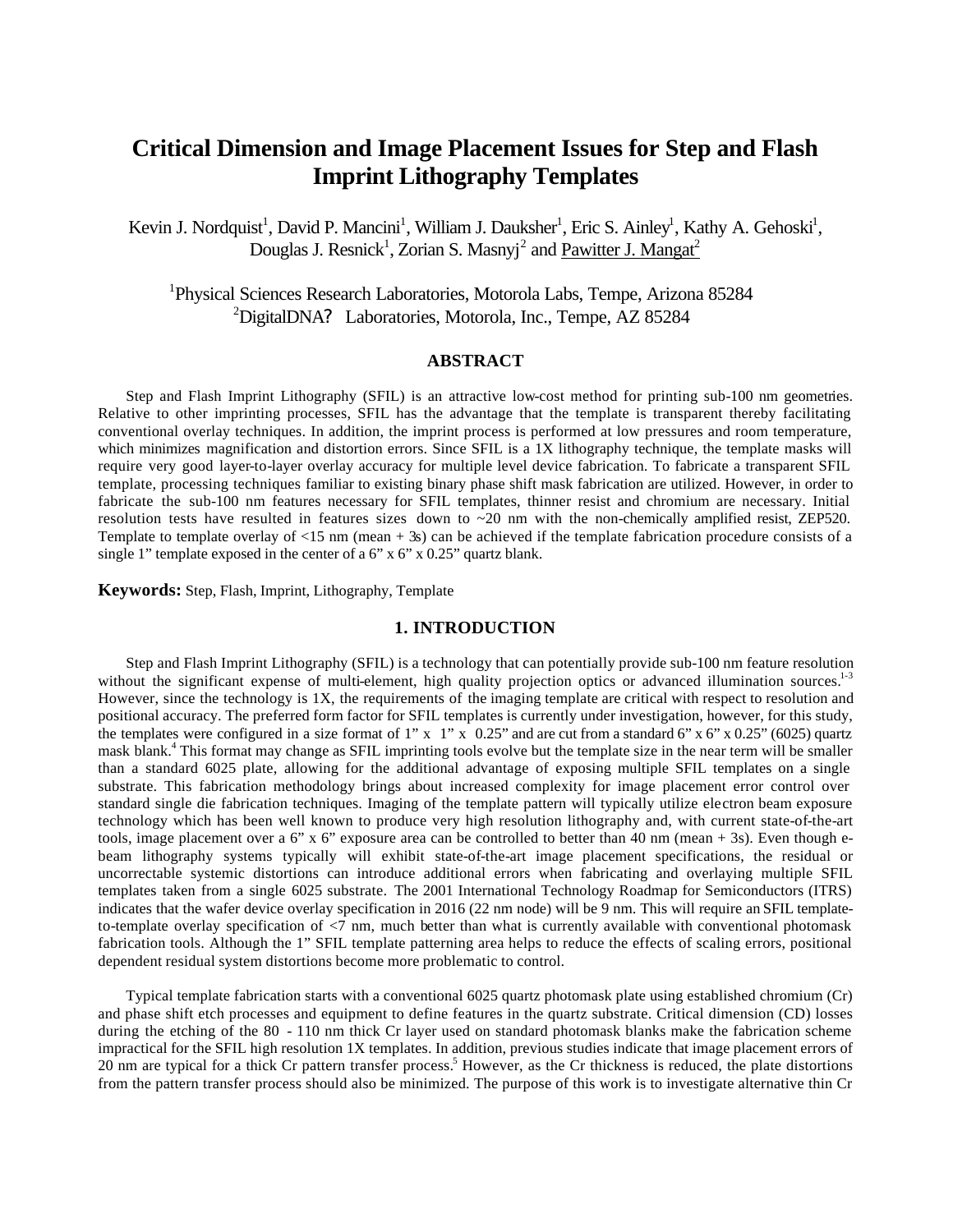films in order to study the limits of the SFIL process both from the standpoint of resolution as well as image placement accuracy and investigate the optimum SFIL template layout on a 6025 quartz substrate for best pattern overlay.

## **2. METHODOLOGY**

Thinner  $\in$  20 nm) Cr layers still suppress charging during the e-beam exposure of the template and have the advantage that CD losses encountered during the pattern transfer of the chrome are minimized. Two electron beam sensitive resists were used in this fabrication process: NEB22, a negative chemically amplified resist, and ZEP520, a positive polymer scission type resist consisting of copolymers of ? -chloromethacrylate and ? -methylstyrene. Although the ZEP520 has a considerably lower sensitivity to electron radiation than NEB22, excellent resolution has been demonstrated.<sup>6</sup> 15 nm of Cr was deposited on the 6025 substrates. For this Cr thickness, initial CD performance information was obtained at resist thicknesses of 180 nm for ZEP520 and 200 nm for NEB22. For image placement measurements, the resist thickness was increased slightly in order to provide the best contrast for the metrology system mark detection when measuring the resist features.

The exposure tool for this work is the Leica VB6HR electron beam exposure system. The system has a 100 keV thermal field emission electron source and utilizes a 780 nm IR laser height sensor to measure and comp ensate for variations in substrate surface topology. The compensation is necessary in order to correct for major field butting errors that can occur with surface non-planarity, particularly from "sag" due to gravity effects on a 6025 plate. The masks were coated on an EV Group Inc. EV150 coater track system configured to handle the 6025 substrates in an automated cassetteto-cassette mode. The development of the resists was performed either by hand, which is the case for the solvent development of ZEP520,  $\alpha$  with an EV160 developer track configured for aqueous base development. After plate processing, CD measurements were performed on a Hitachi S7800 CDSEM with a measurement repeatability of 3.5 nm (3s). Image placement accuracy was measured on a Leica LMS2020 metrology system calibrated to a Leica quartz standard which consistently produces long-term measurement repeatability of 12 nm and short-term repeatability of 10 nm. All image placement data results are from the average of 10 readings for each array configuration and all marks exhibiting poor mark detection were eliminated from the datasets. The resulting error numbers are determined from multipoint analysis. The LMS system also has a plate bow compensation that takes out the effects of plate sag.

## **3. CD RESULTS**

The Sumitomo NEB22 resist process did not provide consistent sub 100 nm features on the initial tests for resolution mainly due to the complex thermal characteristics of the 6025 substrates during the PAB and PEB processes. NEB22 is a chemically amplified photoresist and exhibits as much as  $8 \text{ nm}$  °C during the PEB process.<sup>7</sup> Variations in temperature across the 6025 plates during thermal ramp up for bake cycles have a significant effect on CD performance. However, even with this limitation, the resist had sufficient resolution to investigate pattern transfer image placement issues of a clear field mask.

 Dark field masks were fabricated using the ZEON Chemicals ZEP520. ZEP520 resist is a positive non-chemically amplified, polymer scission type resist that requires only a softbake for film curing prior to exposure. ZEP520 has shown excellent resolution for direct write applications  $\delta$  and also exhibits very high resolution for the thin Cr on quartz process. For initial resolution tests, the quartz substrate was sputter coated with a 15 nm film of Cr that is only used as a hardmask for pattern transfer into the quartz. A 60-100 nm etch depth was selected for the quartz relief pattern that comprises the final template image to be used for the SFIL imprint imaging process. Using an 180 nm ZEP520 film for initial resolution tests, 20 nm semi-dense features were resolved using a develop process of MIBK:IPA for 180 seconds followed by a 30 second IPA rinse and N2 blow dry. Although the features were oversized >10 nm after expose and develop, the CD bias introduced from resist to Cr to final quartz feature benefited the smaller dimensions by pulling them closer to nominal. This CD bias from initial resist feature size to the final quartz etched feature size had a maximum delta of 7.8 nm for a 30 nm line (100 nm space) at 600  $\mu$ C/cm<sup>2</sup> exposure dose (Fig. 1). 20 nm features were resolved at a 9:1 aspect ratio confirming the high contrast of the ZEP520; however, most of the dense patterns were collapsed during the processing of the resist.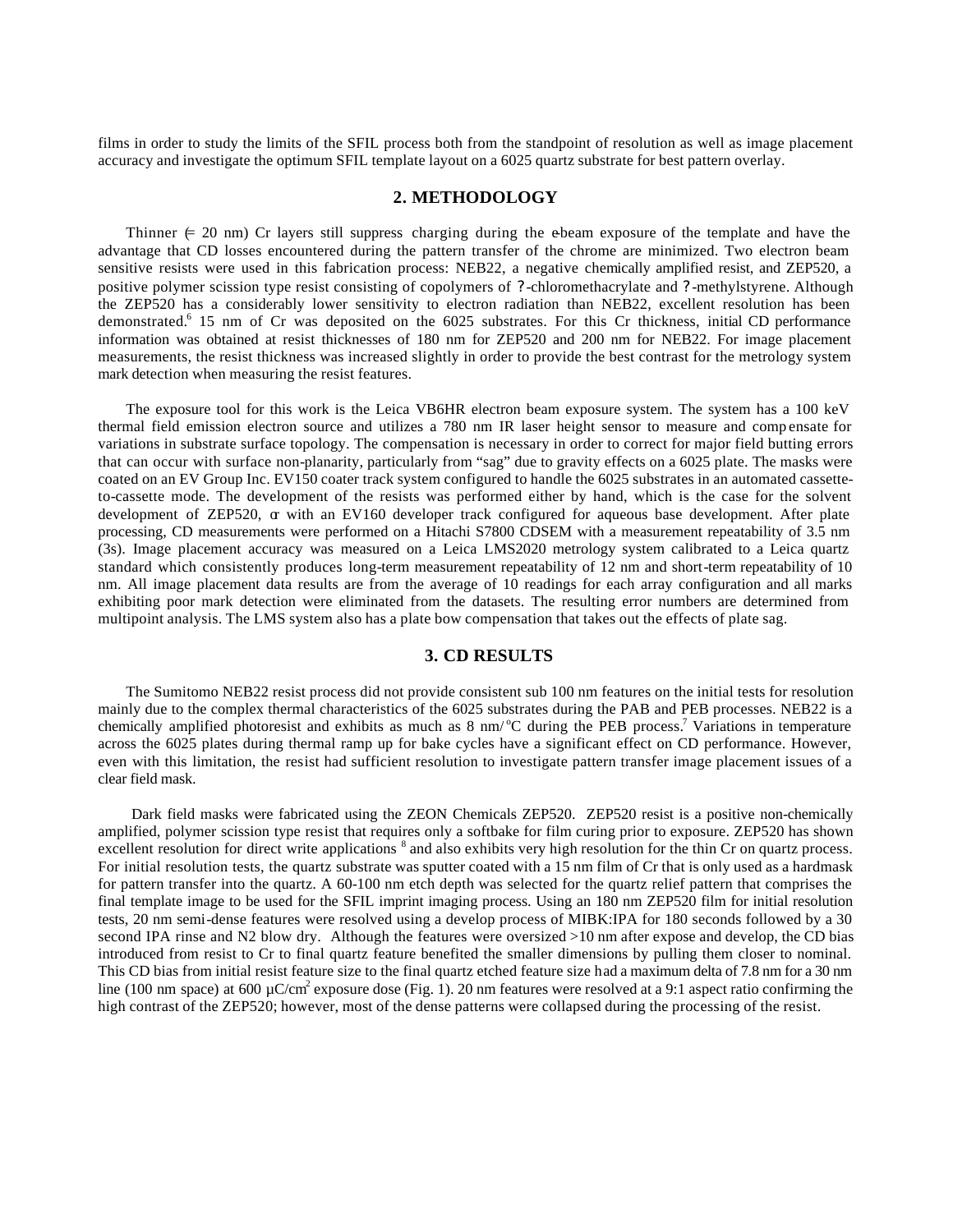

Fig. 1. Plot of initial resist versus final quartz feature critical dimension as measured on a SFIL template with 180 nm ZEP520 on 15 nm chromium on a 6" x 6" x 0.25" quartz plate.

To reliably produce features at the 20 nm coded size and smaller, the resist was thinned to 100 nm with the Cr film maintained at 15 nm. The CD bias improved with the thinner resists as the 30 nm line (100 nm space) exposed at 800  $\mu$ C/cm<sup>2</sup> measured 38.4 nm after resist develop and O<sub>2</sub> descum (Fig. 2a.) and 23.5 nm after Cr and quartz etch (Fig 2b.). The 30 nm isolated lines measured 24.9 nm (Fig 2c.) indicating very little iso/dense bias for the smaller feature sizes. The smallest features resolved using this process were 20 nm lines at 100 nm spacing yielding a CD of 12.9 nm on the final 60 nm deep etched quartz features at a dose of 800  $\mu$ C/cm<sup>2</sup> (Fig. 2d.).



Fig. 2. a.) 30/100 nm line/space resist features after exposure and O<sub>2</sub> descum; b.) 30/100 nm line/space features after 15 nm Cr and 60 nm quartz etch; c.) 30 nm isolated line after Cr and quartz etch; and d.) 20/100 nm line/space features etched 60 nm into quartz. All features exposed at 800 µC/cm2.

## **4. IMAGE PLACEMENT RESULTS**

While the fabrication of multiple templates on a single 6025 plate may reduce cost and process throughput, it also introduces additional image overlay complexity. Typical 6025 photomasks fabricated for stepper use are concerned with mask-to-mask image overlay. Provided the masks are produced on the same mask exposure tool, the individual distortions associated with that single tool are not of a critical nature so long as they are repeatable. With the introduction of multiple templates on a single substrate, repeatable distortions due to magnetic fields of components within the exposure chamber and stage mirror surface imperfections associated with electron beam exposure tools now become a significant factor for SFIL template-to-template overlay. These repeatable distortions are commonly referred to as tool "fingerprints". Figure 3a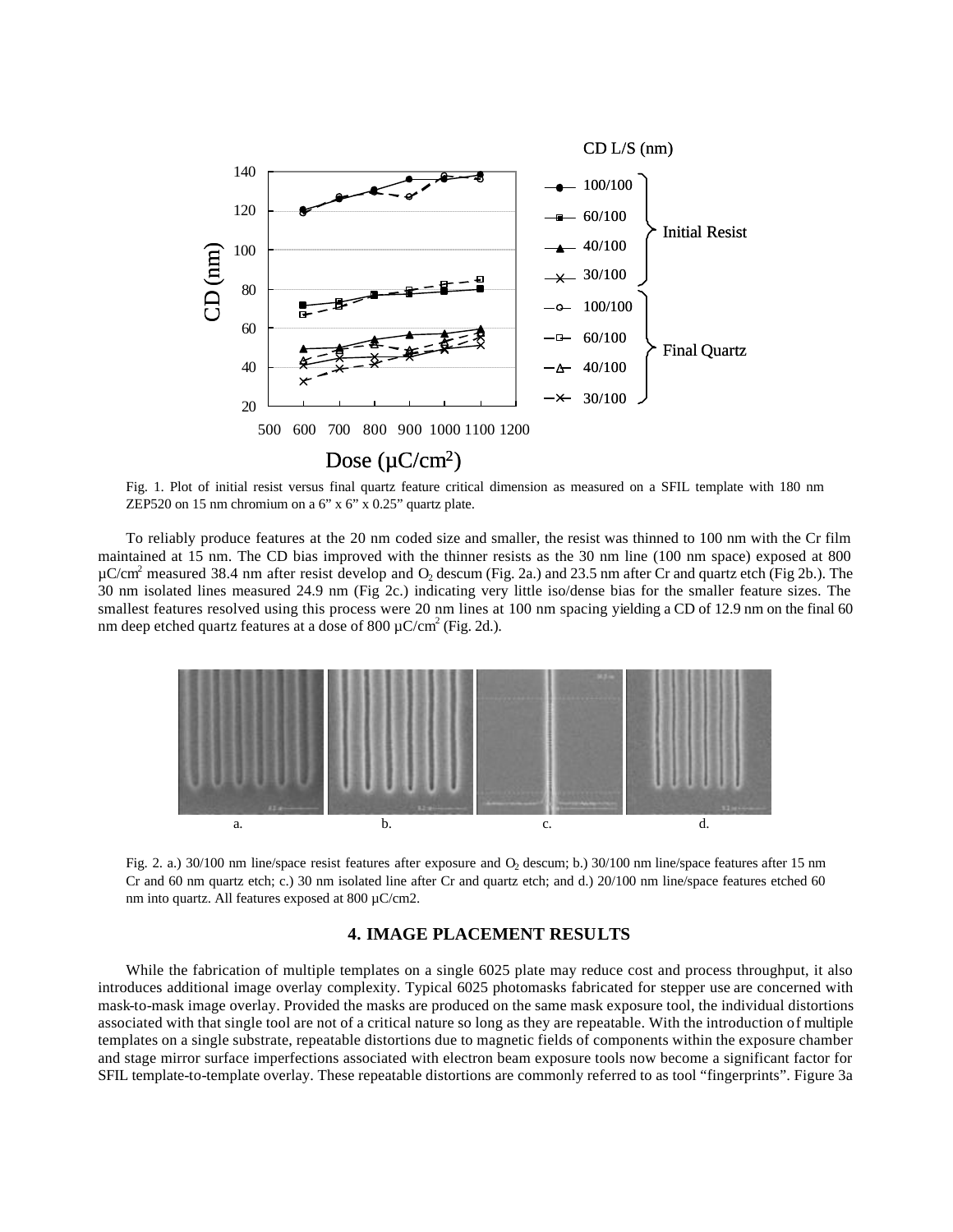is a 19 x 19 array of 30 um alignment marks patterned in NEB22 resist on a 50 nm chrome-deposited 6025 quartz plate and illustrates a typical fingerprint from the VB6 exposure tool used for this study. The vector errors from the LMS 2020 plot are the residual errors associated with the VB6 tool that cannot be corrected through the normal tool correction algorithms such as X and/or Y scale, orthogonality, trapezium, and magnification. This unique fingerprint is repeatable and follows all four orientations (0, 90, 180, 270 deg) on the LMS. The errors do not show up when comparing the maskto-mask overlay of multiple substrates written on this system since the distortion errors are very repeatable. Typical mask-to-mask errors from the VB6 using the same substrate and resist process are better than 20 nm  $(m + 3s)$  which is within the tool manufacturer specifications.



Fig 3. a.) Distortion fingerprint from 19 x 19 array (0.0008% pattern density) of 30 um marks written in NEB22 resist over a 5" x 5" area of 50 nm chrome on a 6025 quartz plate as measured on LMS 2020. b.) Similar distortion fingerprint from 5 x 5 SFIL template array (22 x 22 marks) written over 5" x 5" area with ZEP520 resist on 15 nm Cr. c.) Same 5 x 5 SFIL template array with NEB22 resist on 15 nm Cr. Gray lines indicate boundary of individual 1" SFIL arrays; b) and c) have 0.25% pattern density.

The same VB6 fingerprint of residual errors is evident in Figure 3b when examining the entire 5" x 5" area of 1" SFIL arrays exposed in ZEP520 referencing to the LMS2020 grid. The gray lines delineate the boundaries of the individual 1" SFIL arrays. Although the distortion pattern is similar in vector direction for all the plots in Figure 3a-3c, the magnitude of the errors in Figure 3c are much greater for the SFIL arrays patterned using the NEB22 resist. This increased error magnitude for the NEB22 resist coated substrates is consistent and repeatable over 4 separate runs on two different 6025 mask holder chucks. The increase in the magnitude of errors for the NEB22 resist coated plates 3a and 3c was not anticipated and could possibly be associated with the pattern density (0.0008% for 19 x 19 array vs. 0.25% for the 22 x 22 SFIL array), resist process (chemically amplified vs. non-chemically amplified), and/or exposure dose. Resist charging could also be a factor. The exposure dose for NEB22 is 1.5 orders of magnitude less than the ZEP520 with an associated beam current of 200 pA and 2 nA, respectively, on the VB6 tool. The difference in the error magnitude of plate 3b and 3c adds another complex overlay variable to control when exposing multiple templates on a single 6025 substrate.

Along with the fingerprint distortions of the exposure tool, additional contributors to image placement errors are from stress related to the deposited chrome film used for pattern transfer into the quartz. According to the model generated by Martin, et al., to look at in-plane distortion contributors for SFIL templates, the stress associated with the chrome film has a minor effect (<2 nm over 1" field) on the in-plane distortion (IPD), whereas the plate "sag" contributed the most to IPD.<sup>2</sup> The effects of plate sag on pattern distortion is reduced using the VB6 laser height sensor that measures changes in surface topology and adjusts the field magnification to compensate. There are still residual errors, since trapezium and keystone errors are not corrected on a field-to-field basis. The chrome stress values used by Martin, et.al, to simulate Cr stress induced IPD were 100 MPa for a 20 nm film. However, the amount of stress from a thin sputter deposited film of chrome is very much dependant on the processing conditions for the sputter system and the variability can be high. The deposition system applying the films for this study have produced 10 nm films with a measured stress that averages 600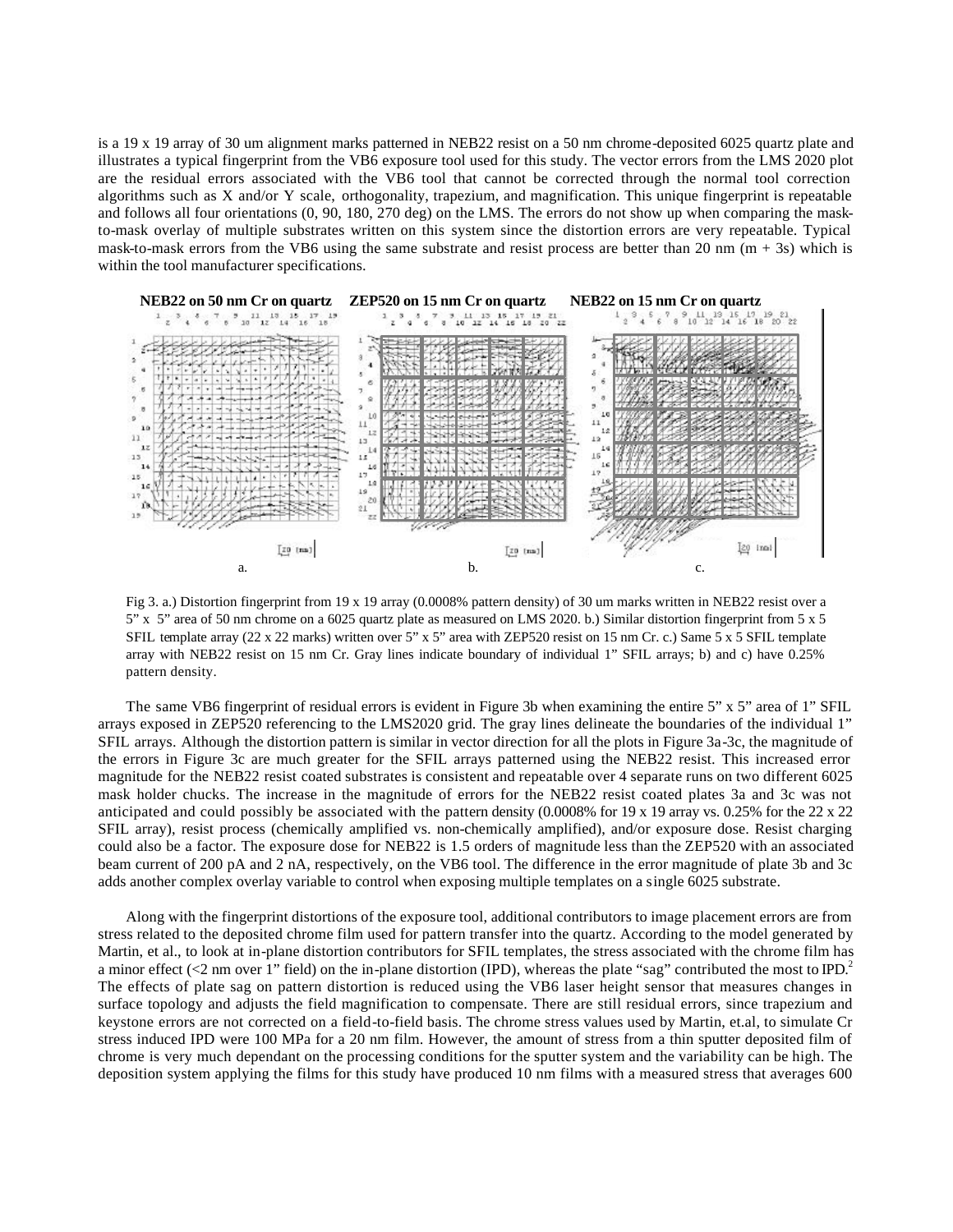MPa and with a very high substrate to substrate variation of  $+50\%$ . In order to evaluate the effects of the higher stress on an SFIL template IPD, another simulation was run with the stress and thickness of chrome set to 600 MPa and 15 nm, respectively. The simulation results from the increased film stress parameter indicate an increase in the IPD of only 2 nm across the 1" array over the previous simulation results. To examine the effects of chrome thin film stress on 6025 substrates, the Leica LMS error plots of Figure 4a and b show the results of measurements made on a 22 x 22 array of marks distributed over the center 5" x 5" of a 6025 template. Both templates were coated with 15 nm of sputtered chrome and the error plot in Fig. 4a is the position error plot of measurements made before and after the final chrome strip for a 6025 template coated with ZEP520 positive resist. The error plot of Fig. 4b compares the LMS measurements made before and after the RIE pattern transfer of NEB22 negative resist alignment mark features into the chrome film. The pattern density of the exposed alignment mark array is <1%. The scale change caused by chrome stress is small but measurable over a 5" array and the error contributing to a 1" SFIL array positioned in the center of the 6025 plate is 7 and 5 nm (mean + 3s) in X and Y, respectively, for the NEB22 coated plate and 7 nm in both X and Y for the ZEP520 coated plate. These results are overlay errors resulting when comparing the final quartz image to the initial resist pattern on the same substrate. However, the X and Y scaling effects did slightly increase the resist to final image placement errors on the arrays going out to the corners of the 5 x 5. The maximum X and Y errors were 9 and 8 nm, respectively, for the ZEP520 plate and 14 and 15 nm for the NEB22 plate.



Fig 4. Image placement error plots of a 22 x 22 array written on a 6025 plate over a 5" x 5" area. a.) ZEP520 positive resist template array comparing measured placement errors before and after chrome strip. Scale difference is 0.10 ppm in both X and Y. b.) NEB22 negative resist template array comparing measured placement errors before and after chrome etch. Scale difference is 0.13 ppm in X 0.11 ppm and Y.

To investigate the effects of the combination of residual distortion fingerprint from the VB6 system and Cr film stress-induced IPD on multiple 1" SFIL templates, the SFIL image placement arrays were configured in a 5 x 5 array covering the center 5" square area of the 6025 plate. The arrays were spaced such that the mark spacing is consistent across the entire 5" x 5" area. Each individual 1" SFIL array in the 5 x 5 consists of an array of 17 x 17 marks and each 1" array is exposed entirely prior to moving to the adjacent array. The arrays are sequenced in a serpentine motion from lower left to upper right. Table 1 lists the positional errors associated with the various placements of the SFIL template arrays across the diagonal of the 6025 plate as illustrated by the diagram. It was assumed the center 1" array would have the lowest positional errors and was selected as the reference for comparing the positional accuracy of the other four arrays evaluated. Using the center array as reference, the positional error results for the two corner arrays without correcting for scale and non-orthogonality indicates significant overlay errors as the placement moves outward from the center. By applying corrections, the error terms can be significantly reduced. Corrections could be applied separately for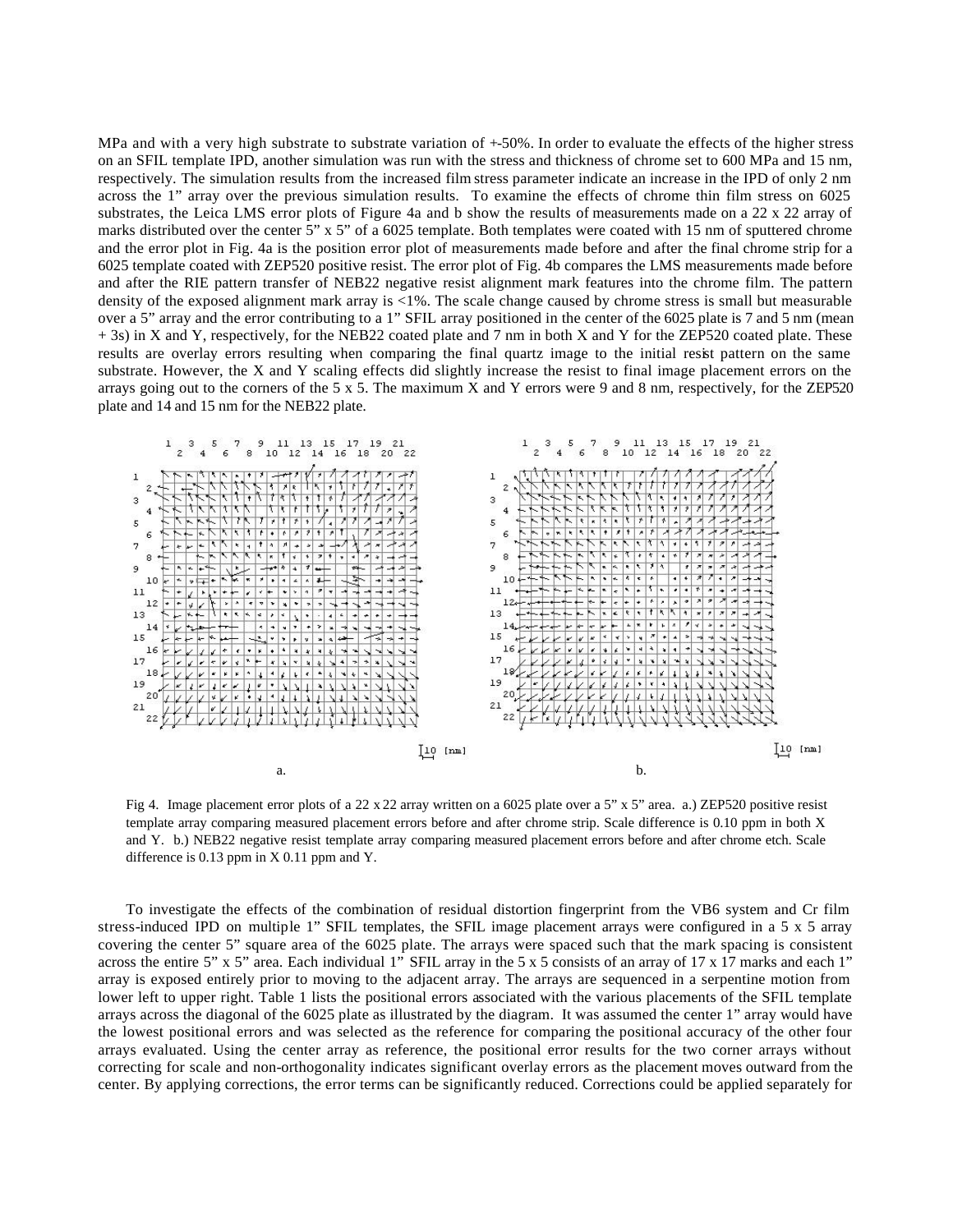each individual SFIL template, however, even with those corrections the errors would still be as high as 20 nm. Significant numbers of samples would need to be generated for a high confidence level for those corrections and the overlay accuracy still would not be reduced to the level required for the 20 nm lithography node. This also does not address the additional overlay errors that can occur when comparing templates fabricated from multiple 6025 plates.

|  |   |   | 4 |  |            |       | Uncorrected           |       |       | <b>Corrected for scale</b><br>and orthogonality |                                                    |       |       |
|--|---|---|---|--|------------|-------|-----------------------|-------|-------|-------------------------------------------------|----------------------------------------------------|-------|-------|
|  |   | 3 |   |  |            |       | <b>NEB22 Template</b> |       |       |                                                 | ZEP520 Template   NEB22 Template   ZEP520 Template |       |       |
|  | ◠ |   |   |  | Arrays     |       |                       |       |       |                                                 |                                                    |       |       |
|  | ↩ |   |   |  | $1$ to $3$ | 27.5  | 29.69                 | 26.16 | 26.06 | 17.28                                           | 14.78                                              | 15.33 | 12.51 |
|  |   |   |   |  | $2$ to $3$ | 21.44 | 20.84                 | 17.16 | 17.92 | 12.68                                           | 10.21                                              | 12.88 | 11.01 |
|  |   |   |   |  | 4 to 3     | 13.36 | 18.17                 | 29.67 | 36.31 | 11.2                                            | 12.45                                              | 16.88 | 20.68 |
|  |   |   |   |  | 5 to 3     | 48.7  | 53.72                 | 47.9  | 52.29 | 19.71                                           | 11.44                                              | 19.51 | 18.89 |

(All values are mean  $+ 3s$ )

Table 1. Corrected and uncorrected overlay data of templates taken from the upper right and lower left diagonals of a 5 x 5 array of 1" SFIL arrays (17 x 17) as compared to the center 1" array. Data collected for both NEB22 and ZEP520 processed plates.

To evaluate templates written from different 6025 substrates, three arrays from the 5 x 5 SFIL template arrays were selected (center, lower left and upper right) on NEB22 and ZEP520 resist coated plates. In actual practice, having both negative and positive tone resists would be desirable in order to maximize e-beam system throughput efficiency. The center 1" SFIL arrays were measured from both plates and compared to the LMS grid, correcting for scale and nonorthogonality. The errors are very low for both templates; the NEB22 resist-coated plate measured 9 and 4 nm  $(m + 3s)$  for X and Y, respectively, and the ZEP520 at 7 nm for X and 3.5 nm for Y. Overlaying the raw measurement data without any corrections applied to the center arrays from the NEB22 and the ZEP520 coated plates reveal errors of 10 and 13 nm in X and Y, respectively (Fig. 5a) and is within the repeatability of the LMS 2020. The residual errors as illustrated by the vector arrows in the plot are random and additional improvements will not be gained by correcting for scale and/or nonorthogonality. If arrays are selected that were written at the corners of the 5" x 5" writing area from the two different 6025 plates, the errors can be considerably larger. Taking the lower left SFIL array of the NEB22 coated substrate and the upper right ZEP520 array and comparing the raw measurement data with no corrections, the positional



Fig 5. Final quartz image placement error vector plots of 1", 17 x 17 arrays written on a different 6025 plates. ZEP520 positive resist template referenced to an NEB22 negative resist template (grid) a.) SFIL array written at the center of the 6025 plate, X=10 and Y=13 nm (m+3s), no corrections; b.) Upper right of the ZEP520 5 x 5 array and the lower left of the NEB22 array, no corrections, X=32 and Y=64 nm (m+3s); and c.) Upper right ZEP520 array and the lower left NEB22 array corrected for scale and orthogonality,  $X=19$  and  $Y=23$  nm (m+3s).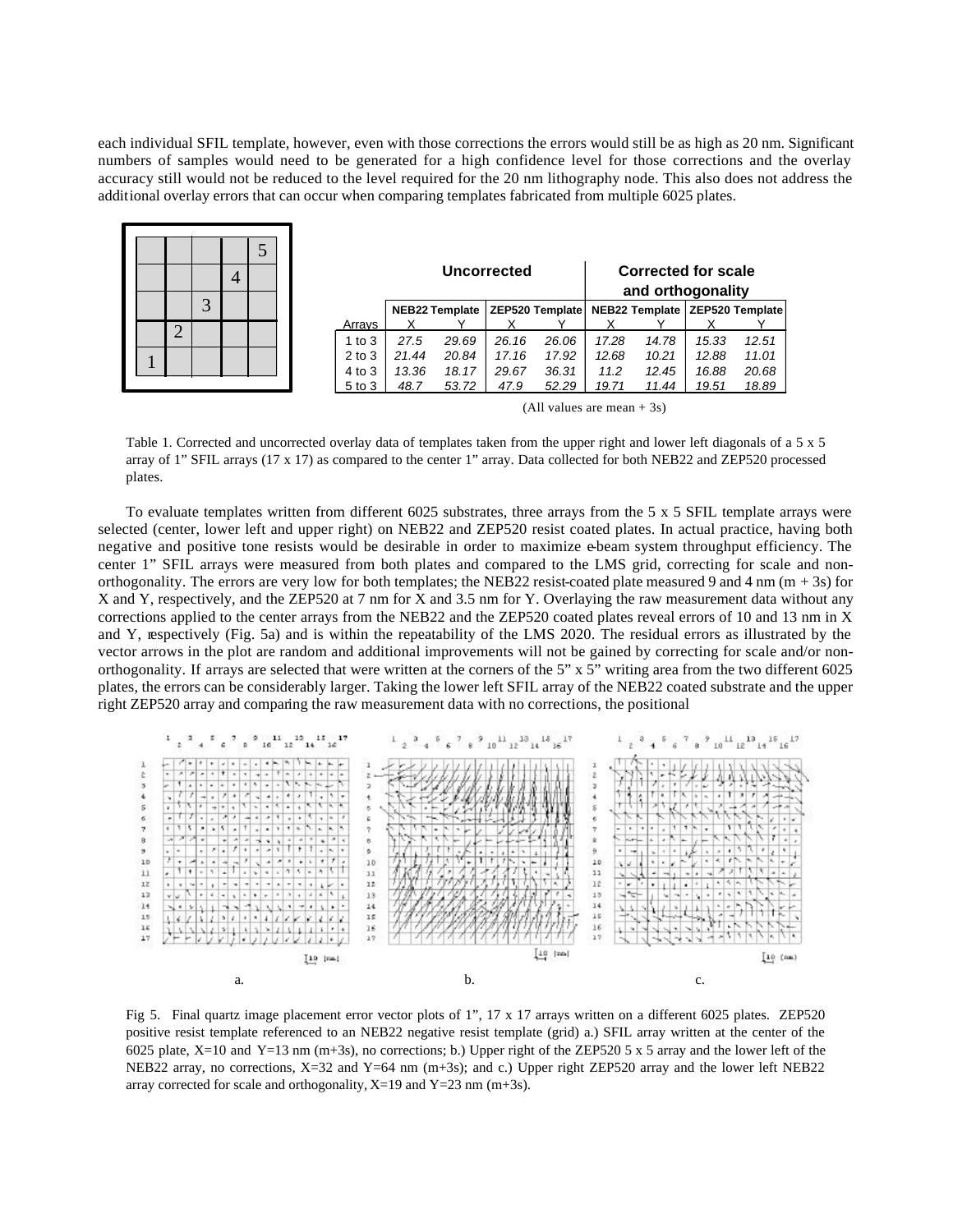errors in X and Y are 32 and 64 nm (Fig. 5b). Again, by correcting for scale and non-orthogonality on each individual 1" SFIL arrays, the errors could be reduced to 19 and 23 nm in X and Y, respectively (Fig. 5c). The random error vectors on the plot of figure 3c indicate much of the error is most likely attributed to the system residual distortions. Unfortunately, when overlaying two individuals 1" arrays from different parts of the substrate, the overlay error of the templates increases due to their being taken from different areas of the distortion fingerprint. In a worse case scenario, the templates "cut" from two different plates processed with the two different resists of the 6025 substrate can be considerable. The combined error when overlaying all five 1" arrays (lower left to upper right) from both the NEB22 and ZEP520 coated plates is 64 and 72 nm (mean + 3s), X and Y respectively. If scale and orthogonality corrections are applied to the data, the errors are reduced to 47 and 26 nm in X and Y, respectively.

## **5. CONCLUSION**

Fabrication of 20 nm resolution SFIL templates can be achieved using Cr and quartz technology. The use of thin Cr has shown not to be a significant factor to pattern overlay provided the deposition process results in a low stress film. The template exposure layout on a 6025 quartz substrate does require careful consideration due to the level of overlay accuracy required for such high resolution templates. To reduce the errors associated with layer-to-layer alignment of SFIL templates, the best overlay achieved would be to use the center 1" area of the 6025 plate. This would reduce the overlay variation that can occur when placing the templates in various areas of the e-beam exposure tool distortion fingerprint without complex tool and/or software compensation. Also, further analysis will be required to investigate how different resist can contribute to variations in mask distortions.

#### **ACKNOWLEDMENTS**

The authors would like to acknowledge Adolpho Rios, David Standfast, Lester Casoose and Anne Dinsmore for their valuable help in fabricating the templates and collecting the measurement data for this study along with Eric Cotte from the University of Wisconsin for the additional IPD distortion simulations. Finally we would like to thank Laura Siragusa and Jim Prendergast for supporting this effort. This work was partially funded by DARPA (BAA 01-08/01-8964).

#### **REFERENCES**

- 1. T. Bailey, B. J. Choi, M. Colburn, M. Meissl, S. Shaya. J. G. Ekerdt, S. V. Sreenivasan, and C. G. Willson, J. Vac. Sci. Technol. B 18(6), 3572 (2000).
- 2. M. Colburn, S. Johnson, M. Stewart, S. Damle, T. Bailey, B. Choi, M. Wedlake, T. Michaelson, S. V. Sreenivasan, J. Ekerdt, and C. G. Willson, Proc. SPIE, Emerging Lithographic Technologies III, 379 (1999).
- 3. M. Colburn, T. Bailey, B. J. Choi, J. G. Ekerdt, S. V. Sreenivasan, Solid State Technology, 67, June 2001.
- 4. D. J. Resnick, W. J. Dauksher, D. Mancini, K. J. Nordquist, E. Ainley, K. Gehoski, J. H. Baker, T. C. Bailey, B. J. Choi, S. Johnson, S. V. Sreenivasan, J. G. Ekerdt, and C. G. Willson<sup>b</sup>, Proc. SPIE 4688, 205 (2002).
- 5. R. Scott Mackay, International SEMATECH Technology Transfer #00063964A-ENG. June 20, 2000.
- 6. K. Shinohara, Y. Yamashita, et. al., "*Ultra-Short T-Shaped Gate Fabrication Technique for InP Based HEMTs with High ft (>300 GHz) and Their MMIC Applications*," Communications Research Laboratory, Ministry of Posts and Telecommunications, 4-2-1 Nukuikitamachi, Koaganei, Tokyo 184-0015, Japan.
- 7. E. Ainley, K. Nordquist, D. Resnick, D. Carr, R. Tiberio, Microelectron. Eng., **46**, 375 (1999).
- 8. E. S. Ainley, S. Ageno, K. J. Nordquist, D. J. Resnick*, "Sub 100 nm T-gates Utilizing a Single E-beam Lithography Exposure Process",* To be published in SPIE Microlithography Proceedings 2002**, vol 4690,** 2002.